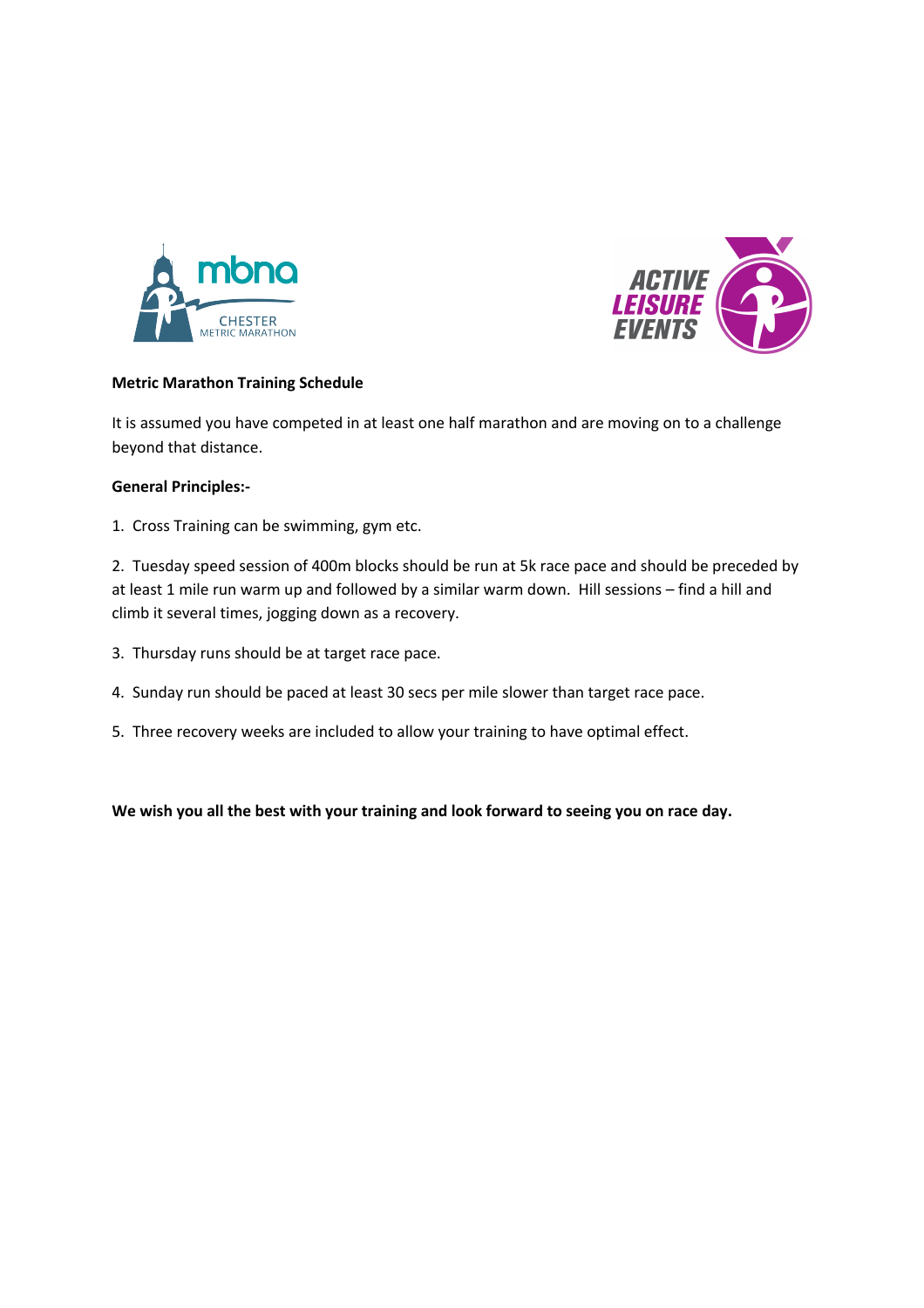| Week             |      | Monday Tuesday   | Wednesday Thursday Friday Saturday |         |      |         | <b>Sunday</b>             |
|------------------|------|------------------|------------------------------------|---------|------|---------|---------------------------|
| <b>Beginning</b> |      |                  |                                    |         |      |         |                           |
| 7 June           | Rest | 4 x 400          | Cross                              | 4 miles | Rest | 4 miles | 6 miles                   |
|                  |      |                  | Training                           | (RP)    |      | easy    |                           |
| 14 June          | Rest | $35 \text{ min}$ | Cross                              | 4 miles | Rest | 4 miles | 7 miles                   |
|                  |      | hard             | Training                           | (RP)    |      | easy    |                           |
| 21 June          | Rest | 5 x 400          | Cross                              | 5 miles | Rest | Parkrun | 8 miles                   |
|                  |      |                  | Training                           | (RP)    |      |         |                           |
| 28 June          | Rest | $35 \text{ min}$ | Cross                              | 4 miles | Rest | 3 miles | 6 miles                   |
| (recovery)       |      | hard             | Training                           | (RP)    |      | easy    |                           |
| 5 July           | Rest | 6 x 400          | Cross                              | 5 miles | Rest | 4 miles | 9 miles                   |
|                  |      |                  | Training                           | (RP)    |      | easy    |                           |
| 12 July          | Rest | 45 min           | Cross                              | 5 miles | Rest | 5 miles | 9 miles or <b>Chester</b> |
|                  |      | hills            | Training                           | (RP)    |      | easy    | <u>10K</u>                |
| 19 July          | Rest | 6 x 400          | Cross                              | 5 miles | Rest | 5 miles | 10 miles                  |
|                  |      |                  | Training                           | (RP)    |      | easy    |                           |
| 26 July          | Rest | $30 \text{ min}$ | Cross                              | 5 miles | Rest | Parkrun | 11 miles                  |
|                  |      | hills            | Training                           | (RP)    |      |         |                           |
| 2 August         | Rest | 6 x 400          | Cross                              | 4 miles | Rest | 4 miles | 8 miles                   |
| (Recovery)       |      |                  | Training                           | (RP)    |      | easy    |                           |
| 9 August         | Rest | 45 min           | Cross                              | 6 miles | Rest | 6 miles | 12 miles                  |
|                  |      | hills            | <b>Training</b>                    | (RP)    |      | easy    |                           |
| 16 August        | Rest | 7 x 400          | Cross                              | 6 miles | Rest | 6 miles | 13 miles                  |
|                  |      |                  | Training                           | (RP)    |      | easy    |                           |
| 23 August        | Rest | 45 min           | Cross                              | 6 miles | Rest | 6 miles | 14 miles                  |
|                  |      | hard             | Training                           | (RP)    |      | easy    |                           |
| 30 August        | Rest | 8 x 400          | Cross                              | 7 miles | Rest | Parkrun | 15 miles                  |
|                  |      |                  | <b>Training</b>                    | (RP)    |      |         |                           |
| 6 September      | Rest | 30 mins          | Cross                              | 5 miles | Rest | 4 miles | 12 miles                  |
| (recovery)       |      | hills            | Training                           | (RP)    |      | easy    |                           |